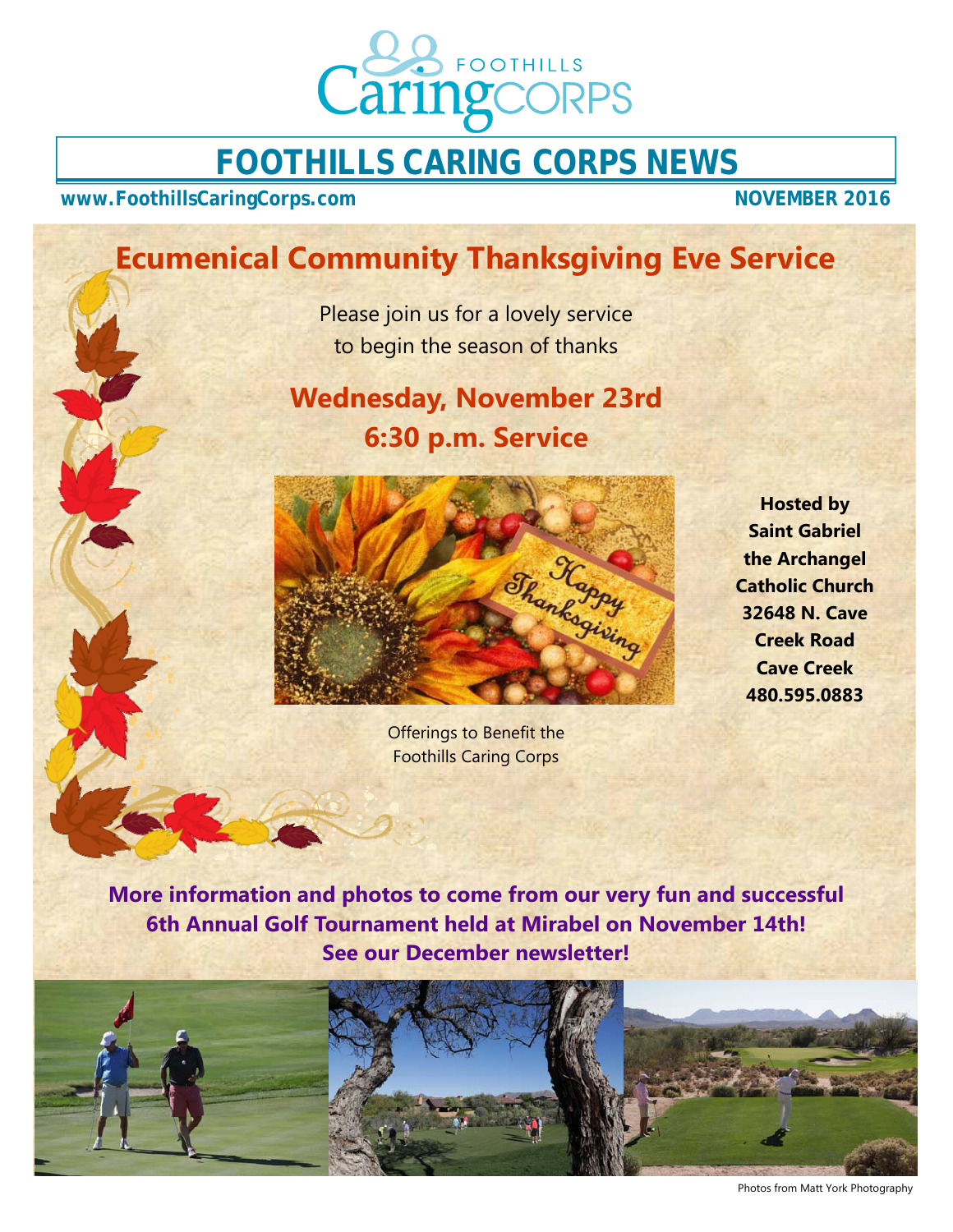





Photos from Matt York Photography and Edwina Starke

## **The Power of Kindness**

If you are like me a simple act of kindness, especially unexpected, can make my entire day. How great to have someone hold the door for you, help carry a load, tell you how nice you look or ask you how someone you love is doing. It is a reminder, in very concrete ways, that just by virtue of being a fellow person on this journey through life, you matter! It is so wonderful to be appreciated for just being you and not always for what you might have done that earned you that special care. Our Neighbors feel this every time you touch their lives. Your actions become messages that remind all of us of our common humanity and our responsibility to care for one another.

This is precisely why we are so thankful to be staff members at the Foothills Caring Corps. We get to witness your acts of kindness both to us and others every day and that is amazing. We are always being surprised! Your service sends us out the door each day with a sense of hopefulness and appreciation in the goodness of life. Volunteers, we love what you do, but we love who you are as well. Your kindness is infectious! It changes our community.

In this season of thankfulness lets all remember that acts of kindness are nuclear. They not only bring joy and well being to the one who receives but they have the power to affect all those who witness them as well. Thank you and may you be invited to slow down a bit, appreciate who you are and continue to show kindness to those you meet. It is powerful! *Jayne Hubbard FCC Staff*

## **Safe Driving - Part I**

There are more drivers over the age of 70 in the U.S. than ever before. With the largest population segment—baby boomers—beginning to enter their seventh decade, the number of older drivers on the road is likely to continue to increase.

If you are 70 or older, consider taking a Driver Safety Course through AAA, AARP, or other organization. It many be decades since you took your written and road tests to obtain your drivers license. Laws have changed. Cars have changed. Most likely, you have changed. A Driver Safety Course can help you attain the skills, knowledge, and adjustments you need to remain a good driver. It can also save you money on car insurance.

Follow these tips to be safe behind the wheel:

- Always wear your seatbelt, whether you are the driver or passenger, and regardless of where you are seated in the car.
- Drive during daylight and in good weather.
- Have annual eye examinations, and wear corrective lenses and sunglasses, as needed.
- Plan your route ahead of time, and find the safest route with well-lit streets and intersections with left turn arrows. Stick to familiar roads whenever possible.
- Don't tailgate. Leave one car length between you and the vehicle in front of you for every 10 miles per hour of speed.
- Avoid distractions, including eating, talking on the phone, adjusting the radio, and listening to loud music. Carrying on conversations with your passengers can also be distracting. Focus on driving.
- Do not text and drive. There is no safe way to multitask while driving.
- Do not drive tired. Studies show that driving drowsy can be as dangerous as driving drunk.
- Exercise regularly to increase strength, flexibility, mobility, and range of motion. Always check with your doctor before beginning any new activity.

Part II will be in our December newsletter. Source: Life Advice—MetLife (Autumn 2016 Volume 23, Number 4)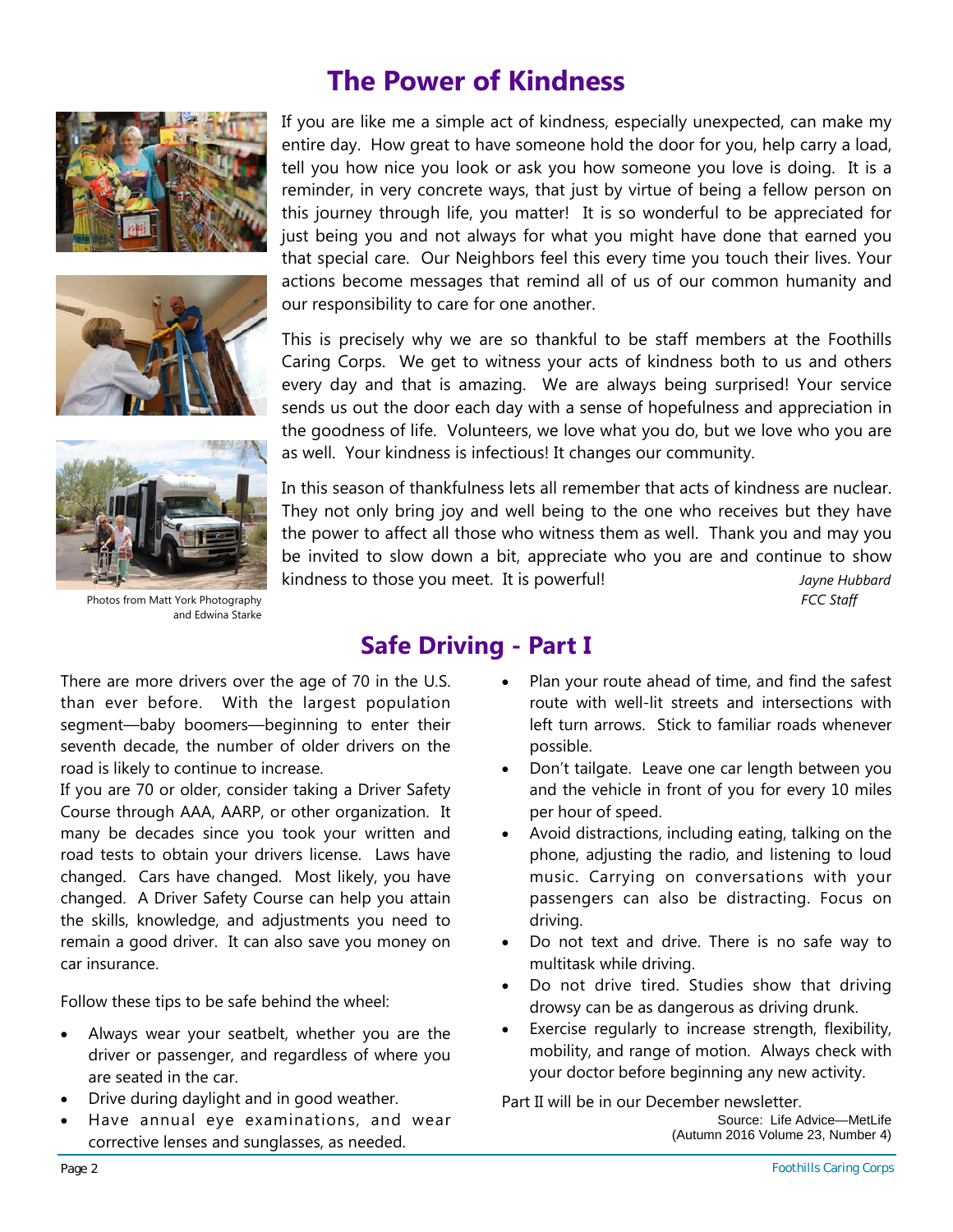## **A-Tisket, A-Tasket, Thank You For Your Baskets…**



Thank you Kiwanis Market Place, Melinda Berger and Ruth Germundson. The baskets donated came in handy when assembling raffle prizes for our  $6<sup>th</sup>$ Annual Golf Fundraiser. We always welcome

baskets (large enough to hold 2 or 3 bottles of wine) that can be used at upcoming fundraisers. Please drop off your donations at the FCC office. All donations are appreciated and tax deductible.

### **Memorial Tree**

In recognition of your contributions in memory of your loved ones who have passed, a Memorial Tree has been designed for the Foothills Caring Corps office. The



Memorial Tree displays your loved one's name on gold, copper or silver leaves. The three leaf tones designate levels of giving. In addition the rocks and doves highlight major gifts. Together these names portray a beautiful wall of loved ones still in our memories. Please stop by to see the unique display in our office in Suite B102. If you would like more information about donating "in memory of", please call Debbra Determan, Executive Director at 480.488.1105. Thank you for your memorial gifts. The tree was donated in memory of John Ford.



#### **President's Corner**

Since January, FCC has added 101—yes, you read that correctly, One Hundred and One, - new Neighbors to be served. In that same time period, we added 44 new volunteers. Almost a dozen of the people added for service this year are 90 years old or older. Few of these individuals would be living at home if it were not for the services provided by FCC.

However, we can only serve these individuals with your support. Many of the people we serve do not have adequate assets to meet all of their living and maintenance expenses.

Do you know someone who owns a landscaping or home cleaning company that might be willing to provide vouchers for free or reduced cost services? Perhaps you can donate a gift card for such services or make a cash donation that we can use to help arrange for these services. Our annual Golf Tournament is just around the corner. It's a great way to spend a day and support the charitable works of FCC. Are you part of an HOA? Can you help spread the word about FCC in your newsletter? Our annual campaign has begun. Help us reach our goal of receiving \$650,000 this year.

The Board of FCC remains very active. We are working to "spruce up" our annual Taste of the Foothills event. The Public Relations Committee is working on new marketing materials and an updated website. Look for an electronic survey in your email to help us continue to improve our events and services. The Planned Giving Committee is working with donors to make sure that the FCC legacy is included in estate planning goals and documents.

The Board and staff of FCC are fully engaged in the good works of FCC. We encourage you to get involved with FCC, as a volunteer, as a champion in your community, and in your charitable giving plans.

> *Emily Kile FCC Board President*